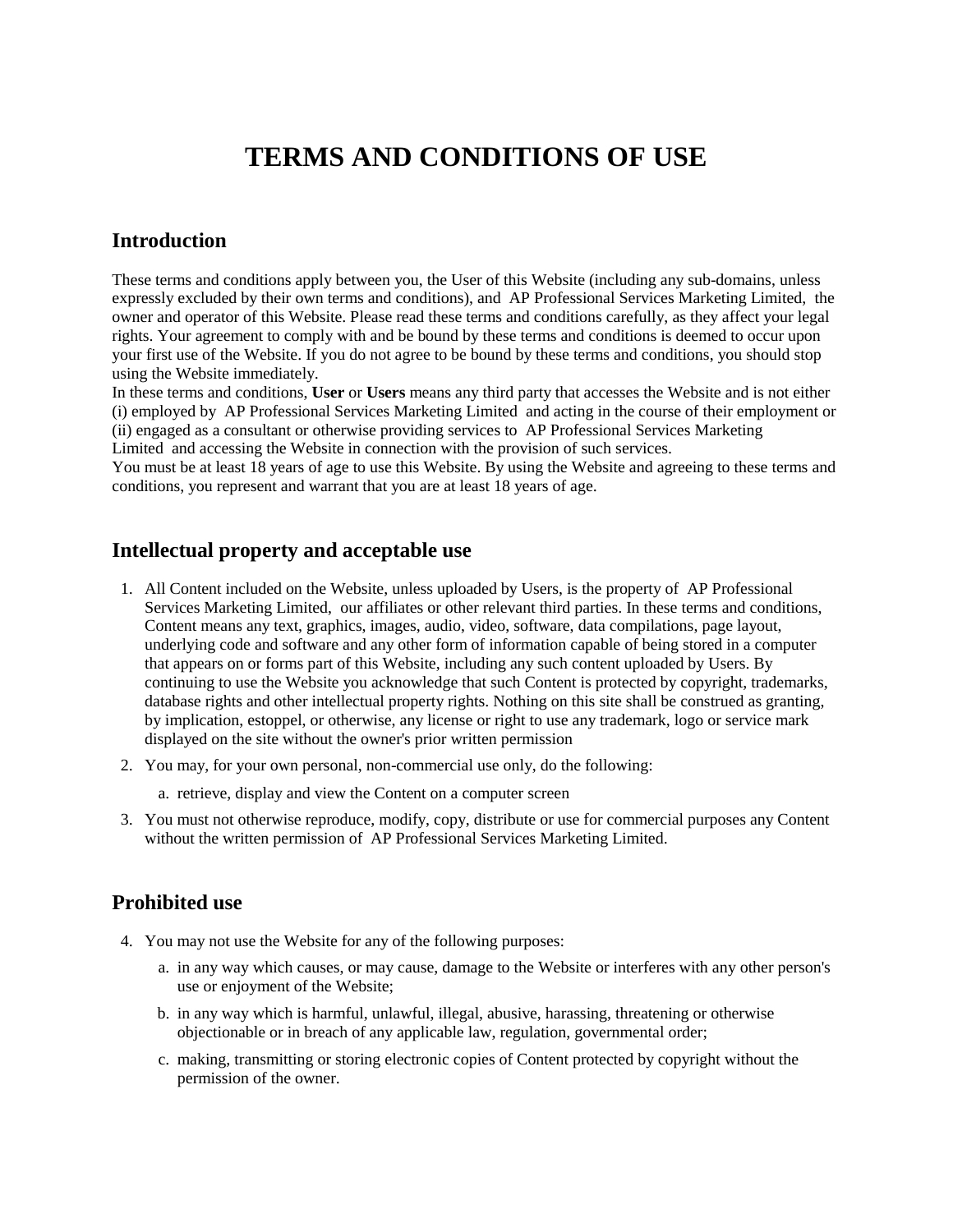### **Links to other websites**

- 5. This Website may contain links to other sites. Unless expressly stated, these sites are not under the control of AP Professional Services Marketing Limited or that of our affiliates.
- 6. We assume no responsibility for the content of such Websites and disclaim liability for any and all forms of loss or damage arising out of the use of them.
- 7. The inclusion of a link to another site on this Website does not imply any endorsement of the sites themselves or of those in control of them.

# **Privacy Policy**

8. Use of the Website is also governed by our Privacy Policy, which is incorporated into these terms and conditions by this reference. To view the Privacy Policy, please click on the following: http://docs.wixstatic.com/ugd/f2d6cf\_bda3132f5bd94f7289135cfa949671ac.pdf.

## **Availability of the Website and disclaimers**

- 9. Any online facilities, tools, services or information that AP Professional Services Marketing Limited makes available through the Website (the **Service**) is provided "as is" and on an "as available" basis. We give no warranty that the Service will be free of defects and/or faults. To the maximum extent permitted by the law, we provide no warranties (express or implied) of fitness for a particular purpose, accuracy of information, compatibility and satisfactory quality. AP Professional Services Marketing Limited is under no obligation to update information on the Website.
- 10. Whilst AP Professional Services Marketing Limited uses reasonable endeavours to ensure that the Website is secure and free of errors, viruses and other malware, we give no warranty or guaranty in that regard and all Users take responsibility for their own security, that of their personal details and their computers.
- 11. AP Professional Services Marketing Limited accepts no liability for any disruption or nonavailability of the Website.
- 12. AP Professional Services Marketing Limited reserves the right to alter, suspend or discontinue any part (or the whole of) the Website including, but not limited to, any products and/or services available. These terms and conditions shall continue to apply to any modified version of the Website unless it is expressly stated otherwise.

# **Limitation of liability**

- 13. Nothing in these terms and conditions will: (a) limit or exclude our or your liability for death or personal injury resulting from our or your negligence, as applicable; (b) limit or exclude our or your liability for fraud or fraudulent misrepresentation; or (c) limit or exclude any of our or your liabilities in any way that is not permitted under applicable law.
- 14. We will not be liable to you in respect of any losses arising out of events beyond our reasonable control.
- 15. To the maximum extent permitted by law, AP Professional Services Marketing Limited accepts no liability for any of the following: